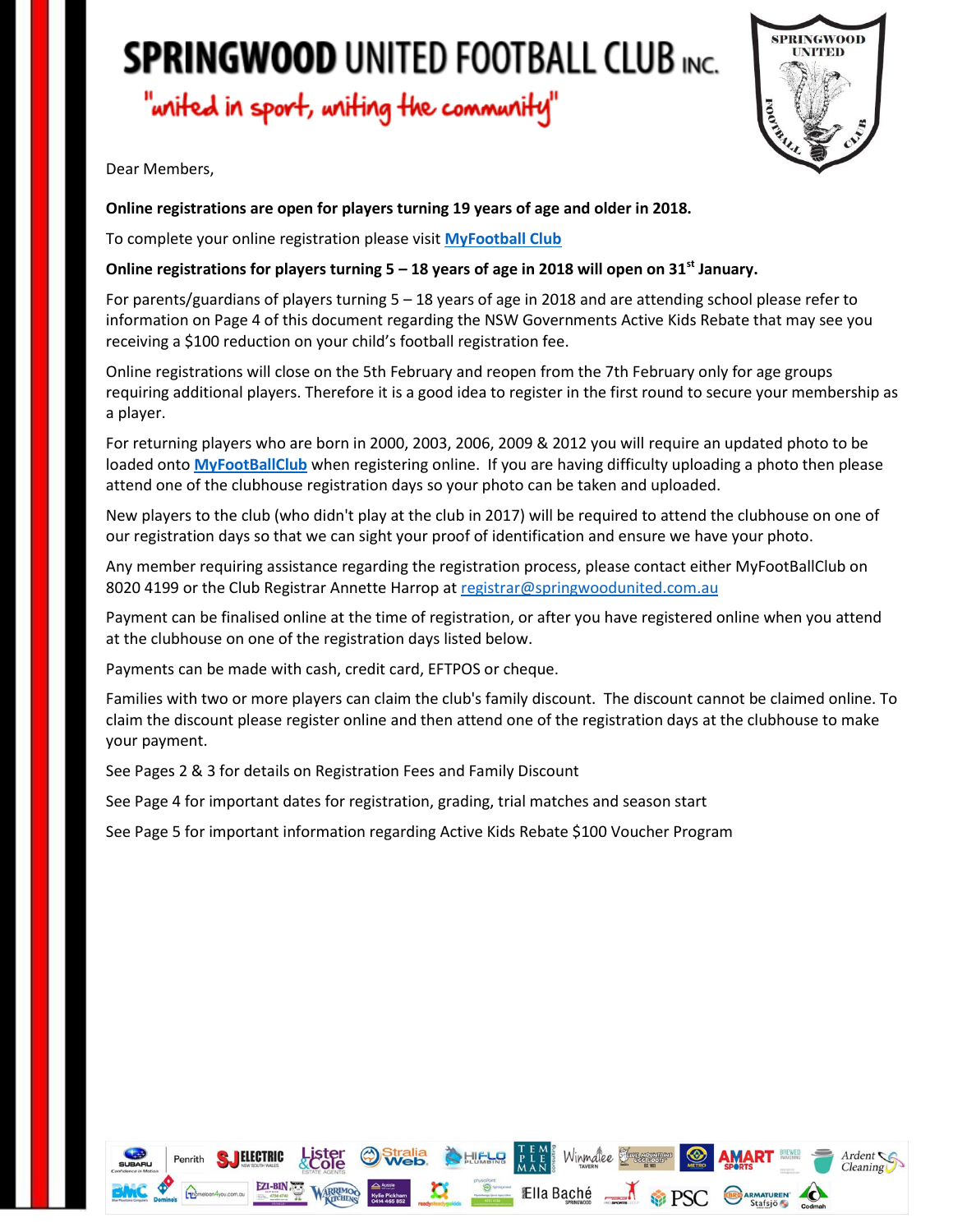## "writed in sport, writing the community"



### **Springwood United FC 2018 Registration Fees & Family Discount**

See table at bottom of page for full details on Family Discount, starting from the 2nd eldest playing member of the family.

| Age Turning in 2018       | <b>SUFC Registration Fee</b> | 4th & 5th Family Member 50% discount<br>on fee |
|---------------------------|------------------------------|------------------------------------------------|
| $5 - 8$                   | \$160.00                     | \$80.00                                        |
| 9                         | \$165.00                     | \$82.50                                        |
| $10 - 11$                 | \$195.00                     | \$97.50                                        |
| 12                        | \$215.00                     | \$107.50                                       |
| 13-14                     | \$220.00                     | \$110.00                                       |
| $15 - 16$                 | \$235.00                     | \$117.50                                       |
| 17                        | \$240.00                     | \$120.00                                       |
| 18                        | \$250.00                     | \$125.00                                       |
| **19 and older Student    | \$315.00                     | \$157.50                                       |
| 19 and older Non-Student  | \$335.00                     | \$167.50                                       |
| Life Member               | \$175.00                     | \$175.00                                       |
| <b>Deregistration Fee</b> | \$20.00                      |                                                |

| The Family Discount is a cascading system as per below                                         | <b>Family Discount</b>     |  |
|------------------------------------------------------------------------------------------------|----------------------------|--|
| 1st (eldest) playing family member pays full fee                                               | None - unless playing Life |  |
|                                                                                                | Member                     |  |
| 2nd eldest playing family member                                                               | \$10.00                    |  |
| 3rd eldest playing family member                                                               | \$15.00                    |  |
| 4th eldest & each additional playing family member thereafter the 4th playing<br>family member | 50%                        |  |

| Family Discount example for a 5 player family | <b>Full Fee</b>             | <b>Family Discount</b> | <b>Discounted Fee</b> |
|-----------------------------------------------|-----------------------------|------------------------|-----------------------|
| Dad plays O35's                               | \$335.00                    | Not Applicable         | \$335.00              |
| Mum plays AA Ladies (non-student)             | \$335.00                    | \$10.00                | \$325.00              |
| Intermediate Women's player (18 years old)    | \$250.00                    | \$15.00                | \$235.00              |
| U17 Boys player                               | \$240.00                    | \$120.00 (50%)         | \$120.00              |
| U10 Mixed player                              | \$195.00                    | \$97.50 (50%)          | \$97.50               |
|                                               | \$1,355.00<br><b>Totals</b> | \$247.50               | \$1,107.50            |

**Total registration fees would have been \$1,355, a discount of \$247.50 applies, registration fees to be paid is \$1,107.50**

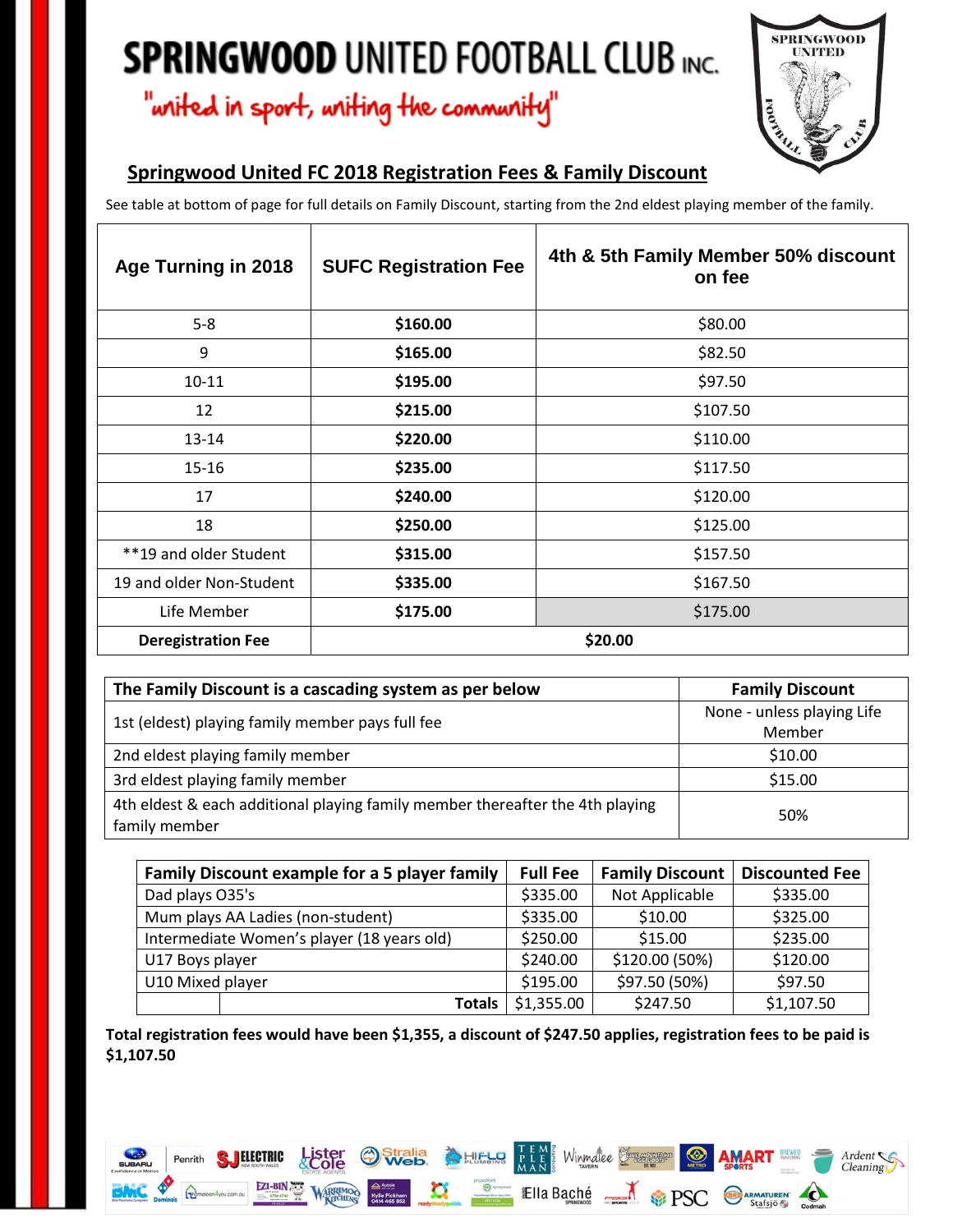## "writed in sport, writing the community"



REGISTRATION FEES ARE A ONE OFF FEE - NO FURTHER WEEKLY FEES. REGISTRATION FEE covers all FFA, FNSW & NFA governing body fees, Referee Fees, BMCC Registered Players Fee, Presentation & Trophies, playing shirts (club owned), training and playing equipment and club operating costs.

Note: shorts and socks are an additional cost.

\*\* To qualify for the \$20 Student Discount the clubs Registrar must sight the Student ID Card.

The Active Kids Rebate \$100 Voucher has not been applied to any of the registration fees and discounts listed in this document. Note - if claiming the Active Kids Rebate plus the Family Discount, if this takes your registration fees to \$0 or negative value, the Club will treat the registration fee as \$0 and will not be issuing any cash refunds, credits or redeemable vouchers to balance a negative registration fee back to a \$0 value.

The Family Discount cannot be claimed via the MyFootball online payment.

If you want to claim the Family Discount do not pay online, select 'pay at clubhouse' and print off the invoice that is emailed to you and bring it to the clubhouse so we can apply the family discount applicable to your families football registration numbers and take your payment

We accept cash, cheque, Eftpos and credit card.

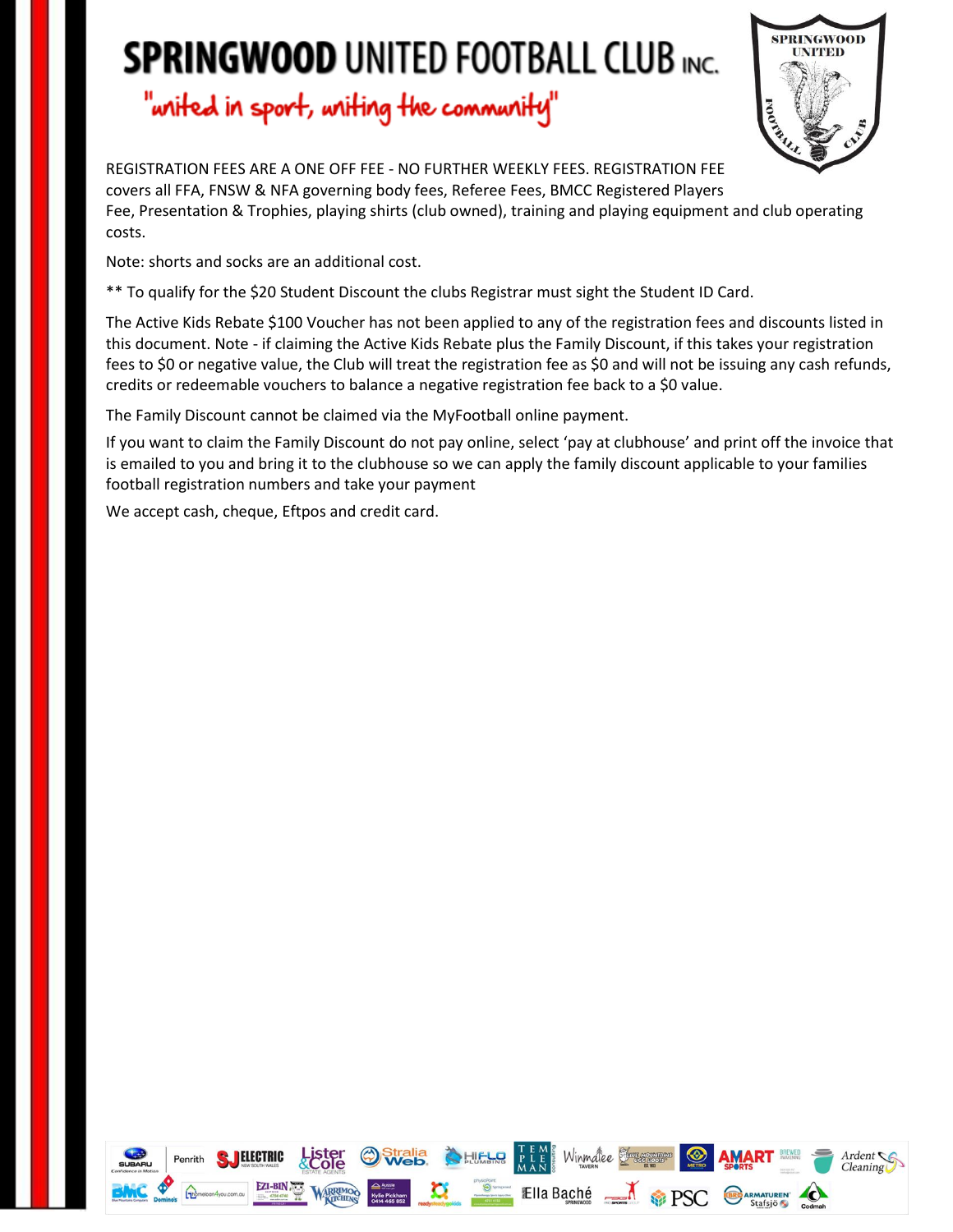### "writed in sport, writing the community"



#### **Important dates to enter into your diaries:**

| Wednesday 10 <sup>th</sup> January:           | Senior Registrations open online at MyFootBallClub                                                                                             |  |
|-----------------------------------------------|------------------------------------------------------------------------------------------------------------------------------------------------|--|
| Wednesday 31 <sup>st</sup> January:           | Junior Registrations open online at MyFootBallClub                                                                                             |  |
| Friday 2 <sup>nd</sup> February:              | Registration day at Clubhouse 4:00pm - 8:00pm                                                                                                  |  |
| Saturday 3rd February:                        | Registration day at Clubhouse 9.30am - 4.30pm                                                                                                  |  |
| Sunday 4 <sup>th</sup> February:              | Registration day at Clubhouse 9.30am - 4.30pm                                                                                                  |  |
| Tuesday 6 <sup>th</sup> February:             | Online registrations close                                                                                                                     |  |
| Wednesday 7 <sup>th</sup> February:           | Online registrations re-open only for age groups requiring additional numbers.                                                                 |  |
| Tuesday 6 <sup>th</sup> February:             | Grading commences. Players must be registered and fees paid to participate in<br>grading. Keep an eye on the website for the grading schedule. |  |
| Saturday 17 <sup>th</sup> February:           | MiniRoos Muster Day (U5 - U10). Keep an eye on the website for details.                                                                        |  |
| Sunday 18 <sup>th</sup> February:             | Senior Player Muster Day. Keep an eye on the website for details.                                                                              |  |
| Monday 26 <sup>th</sup> February:             | Team nominations due to Nepean Football Association.                                                                                           |  |
| Wednesday 7th March:                          | Coaches and Managers Meeting, Playing & Training Kit distribution.                                                                             |  |
| Saturday 10 <sup>th</sup> March:              | Paul Bryden O35 Memorial Cup Tournament at Summerhayes Park                                                                                    |  |
| Saturday 17 <sup>th</sup> March:              | Trial Matches U8-U16 teams and commencement of U5-U7 MiniRoos Season                                                                           |  |
| Sunday 18 <sup>th</sup> March:                | Trial Matches U17-U18 and all Senior Teams                                                                                                     |  |
| Saturday 24 <sup>th</sup> March:              | Trial Matches U8-U16 teams and U5-U7 MiniRoos Round 2<br>Competition commences for 10 team competitions in U12-U16 age groups                  |  |
| Sunday 25 <sup>th</sup> March:                | Trial Matches U17-U18 and all Senior Teams<br>Competition commences for 10 team competitions in U12-U16 age groups                             |  |
| Saturday 7 <sup>th</sup> April:<br>age groups | Round 1 of Competition commences for 5, 6 & 8 team competitions in U8-U16                                                                      |  |
| Sunday 8 <sup>th</sup> April:                 | Round 1 of Competition commences for 5, 6 & 8 team competitions in U17-U18<br>age groups and all Senior Teams                                  |  |